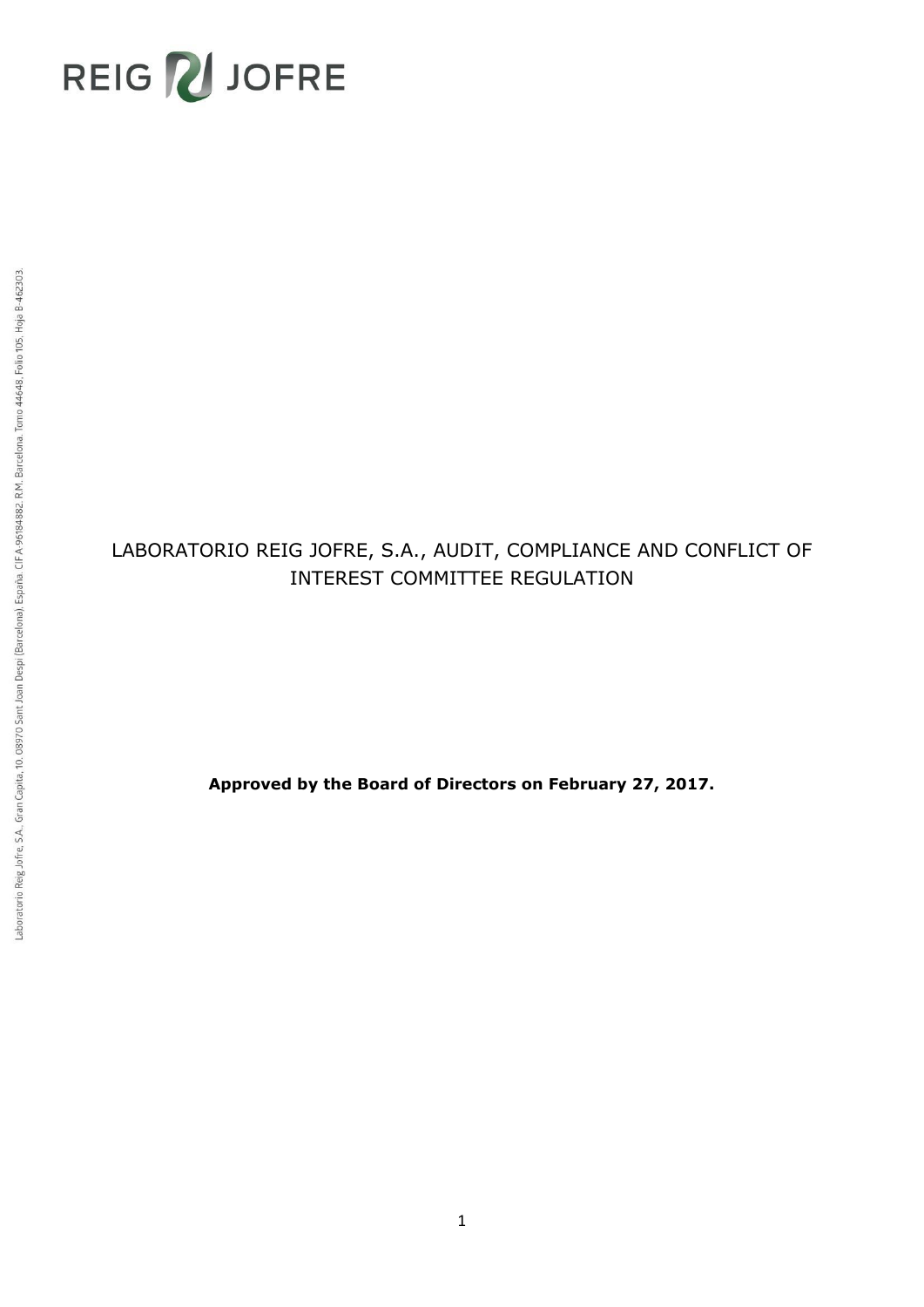

#### TITLE I. NATURE, PURPOSE AND APPROVAL

#### **Article 1. Nature and purpose.**

- 1. In accordance with the Law and the By-laws of LABORATORIO REIG JOFRE, S.A. (hereinafter the "Company"), the Board of Directors shall be responsible for the establishment and maintenance of the Audit, Compliance and Conflict of Interest Committee (hereinafter the "Committee"), a permanent internal organ of an informational and consultative nature, without executive powers, with powers of information, advice and proposal within its scope of competence, governed by the provisions contained in the By-laws, the Board of Directors Regulations and in this Audit, Compliance and Conflict of Interest Committee Regulation (hereinafter the "Regulation").
- 2. This Regulation Audit, Compliance and Conflict of Interest Committee Regulation is to determine the Committee's principles of action and the rules of internal functioning, together with its rules of organization. It is to serve as a guide for the Committee's members.

#### **Article 2. Approval, revision, amendment and order of prevalence.**

- 1. This Regulation, and any amendment to the same, must be approved by the Board of Directors, its Chair, the Chair of Committee, a third of the Directors or by a third of the members of the Committee.
- 2. The Committee will assess the Regulation annually and, if deemed necessary, will recommend any necessary modifications to the Board of Directors.
- 3. This Regulation develops and complements the rules of the Corporate By-laws and the Board of Directors Regulations applicable to the Committee. These latter rules shall prevail in the event of contradiction or disagreement with the former.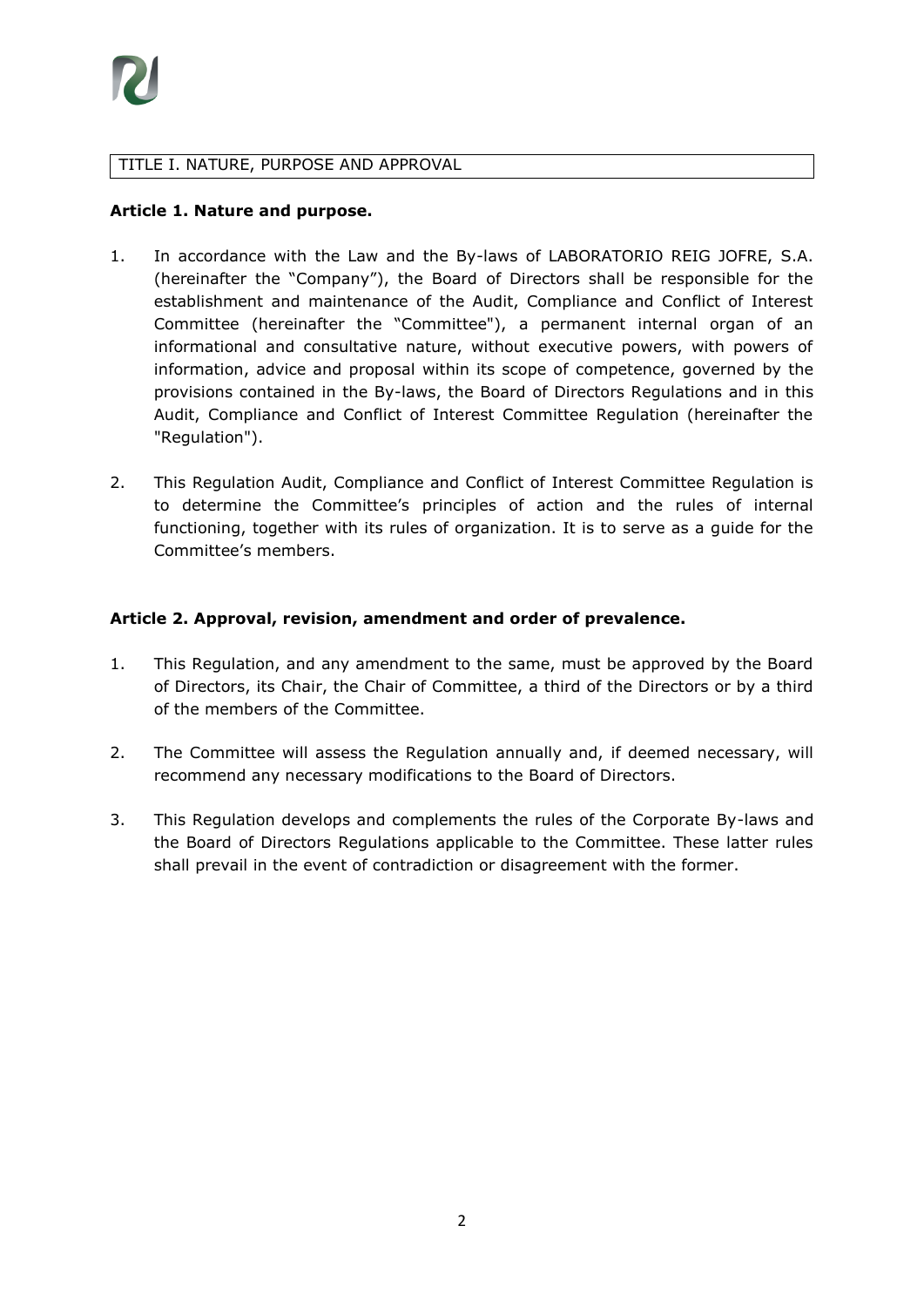## TITLE II. FACULTIES.

## **Article 3. Scope of competence.**

Notwithstanding the provisions of the Corporate Enterprises Act, the Corporate By-Laws, or other responsibilities that may be assigned the Board of Directors, the Committee will, as a minimum, have the following duties:

- 1. Report to the General Meeting on the issues raised by shareholders in matters of its competence.
- 2. Monitor the effectiveness of the Company's internal control, the internal audit and the risk management systems, including those relative to taxation.
- 3. Supervise the preparation and integrity of the company's financial statements, as well as the periodical financial statements to be filed with the regulatory or market supervisory bodies relating to the Company and, where applicable, to the consolidated group, monitoring compliance with legal provisions, the accurate delimitation of the consolidation perimeter and the correct application of accounting principles
- 4. Inform, in advance, the Board of Directors in relation to all matters contemplated by the applicable legislation, the corporate by-laws and in the Board Regulation, and specifically in relation to:
	- a. The financial information that the Company must periodically disclose.
	- b. The creation or acquisition of shares in special purpose vehicles or entities resident in countries or territories considered tax havens.
	- c. Transactions with related parties.
- 5. Verify that senior management take into account the internal auditor's recommendations.
- 6. Monitor the effectiveness of the internal risk control and management policy in order to propose improvements to the Board of Directors.
- 7. Any other competences under this Regulation.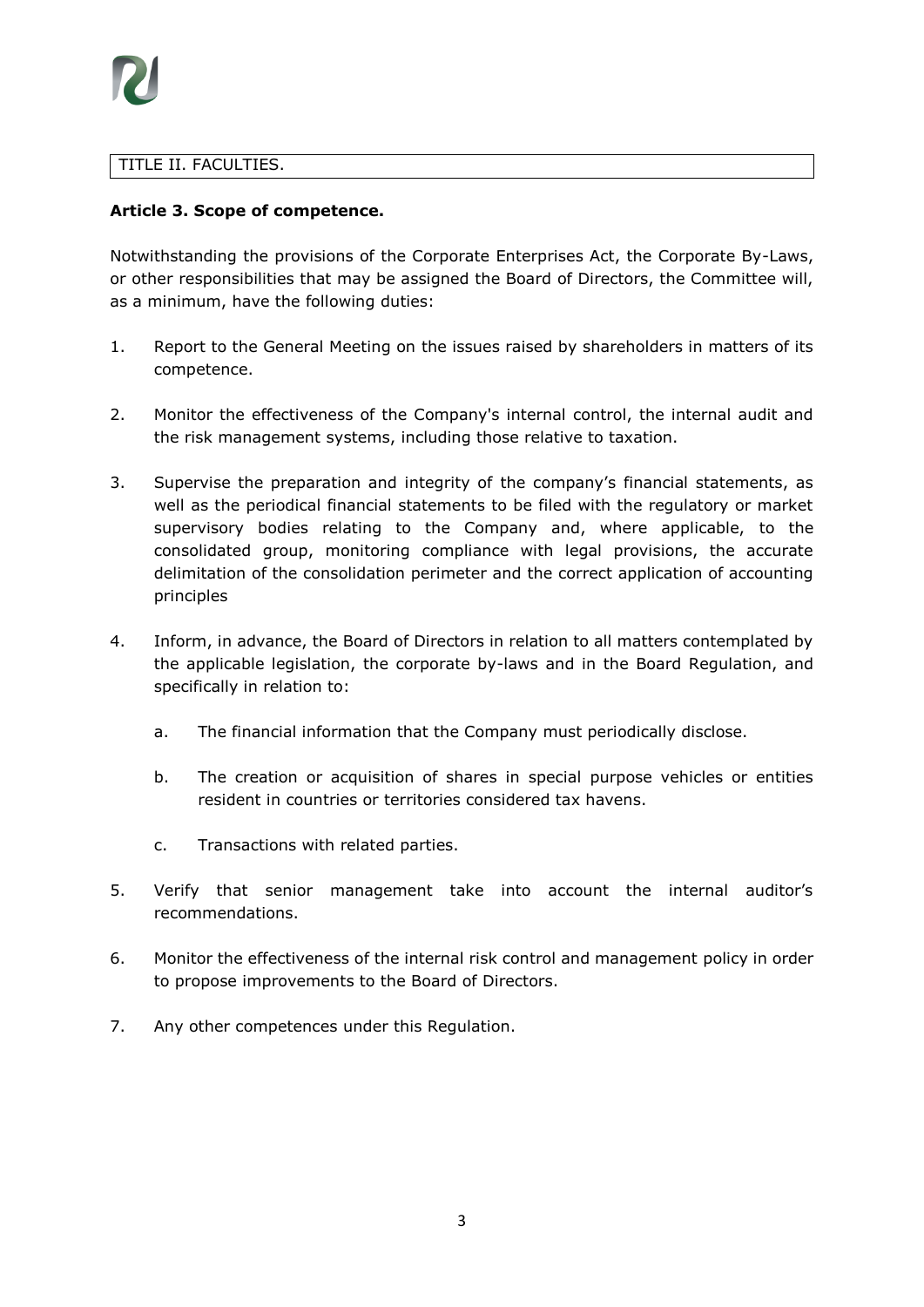## TITLE III. FUNCTIONS.

## **Article 4. Verification and supervision of the preparation and presentation of regulated financial information.**

The Audit Committee's functions include:

- 1. Reviewing and analyzing, together with the Management and the external auditors, the integrity of the financial information preparation processes (both internal and external).
- 2. Monitoring Management decisions on the adjustments proposed by the external auditor, as well as monitoring and, where appropriate, mediating in disagreements between the same.
- 3. Periodically reviewing the suitability and effectiveness of the Company's disclosure controls and procedures.

## **Article 5. Functions related to the internal audit.**

The Committee will also have the following functions:

- 1. Ensuring the independence and effectiveness of the internal audit function.
- 2. Proposing the selection, appointment, re-appointment and removal of the head of the internal audit.
- 3. Proposing the budget of the internal audit service.
- 4. Receiving regular information on the internal audit activities.
- 5. Verifying that senior management take into account the recommendations contained in the internal auditor's report.
- 6. Approving the annual internal audit plans, monitoring their development in detail and supervising the budget allocated.
- 7. Assessing whether the internal auditors are monitoring the essential controls and identifying and addressing any emerging risks.
- 8. Supervising the existence of a suitable relationship between the internal audit and other functions related to risk management, for example, the legal function, safety, environmental health and safety, loss prevention, quality and risk management, regulatory compliance and credit risk.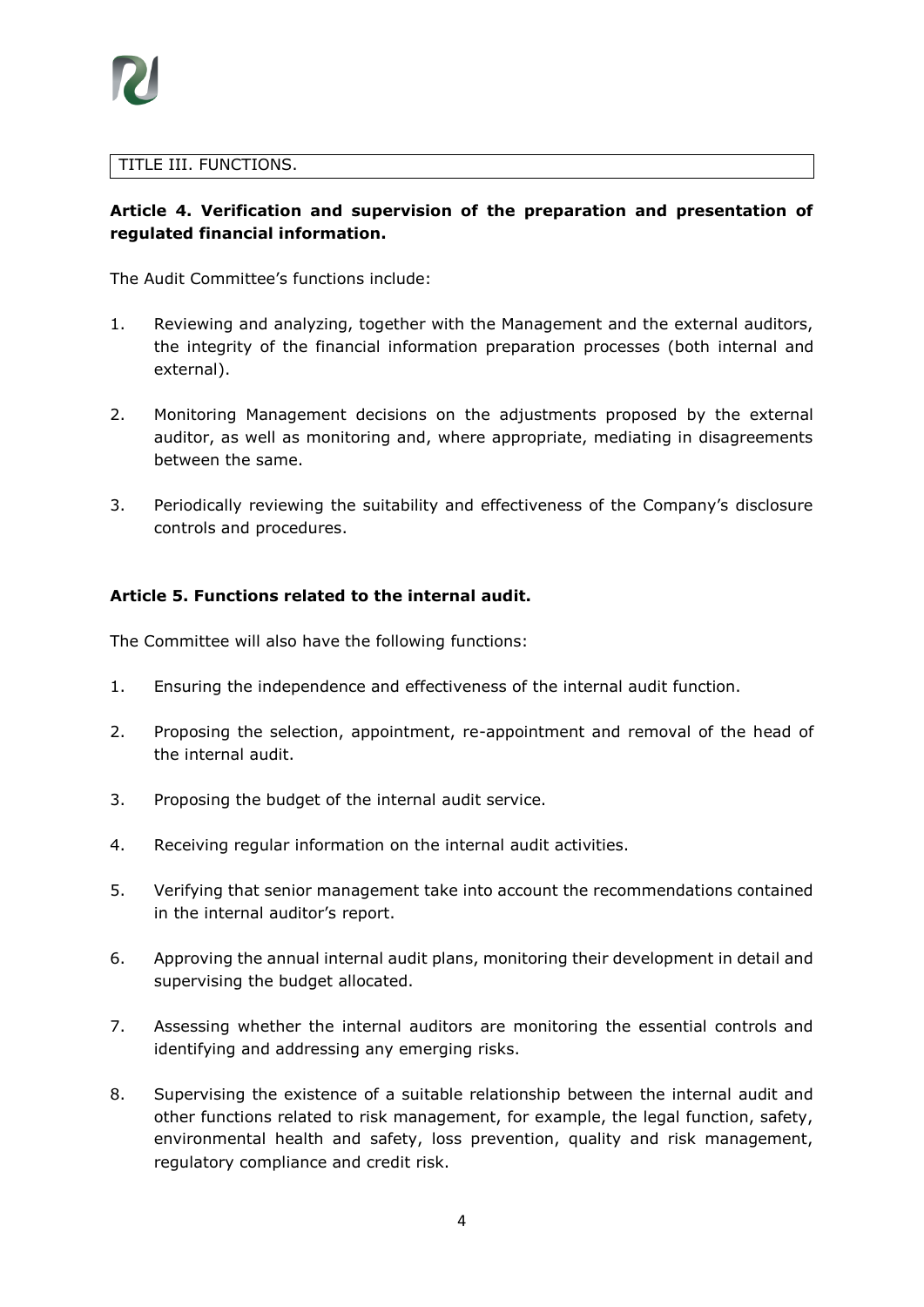

- 9. Monitoring the implementation of corrective measures or recommendations made by the internal auditor and, where appropriate, the justification of any non-compliance with the same.
- 10. Ensuring the internal auditors free access to any and all documentation that they may require for the proper exercise of their functions and the compatibility with the proper functioning of the services concerned.
- 11. Assessing the quality of the work of the internal audit service, its degree of objectivity and its technical capacity to meet the challenges arising from the implementation of new technologies and the sophistication of financial products.

#### **Article 6. Functions relating to the external auditor:**

In this area, the Committee is to:

- 1. Submit proposals to the Board of Directors, for their submission to the General Shareholders' Meeting, for the selection, appointment, reappointment, removal and non-reappointment of the Company's auditor, as well as the terms of their engagement and the scope of their mandate.
- 2. Obtain information about the audit plan and its execution from the external auditor.
- 3. Obtain an assessment from the external auditor of the results of each audit conducted.
- 4. Discuss with the external auditor any significant weaknesses detected in the internal control system in the course of the audit.
- 5. Verify and report to the Board of Directors on the necessary independence of the external auditor, as well as the suitability and origin of any other service which, independently of the audit, it carries out. In this sense, it will obtain an annual statement from the external auditor relative to its independence in relation to the Company or companies directly or indirectly related thereto, as well as information on additional services of any kind provided and the corresponding fees perceived from such companies by the external auditor or by persons or entities related to the auditor pursuant to the provisions of the legislation applicable to account auditing.
- 6. Manage the relationships with the external auditors: monitor compliance with the audit contract, assess the results of each audit, monitor the conditions of and the compliance with the contracts established with the auditors for the performance of tasks other than those included in the audit contract.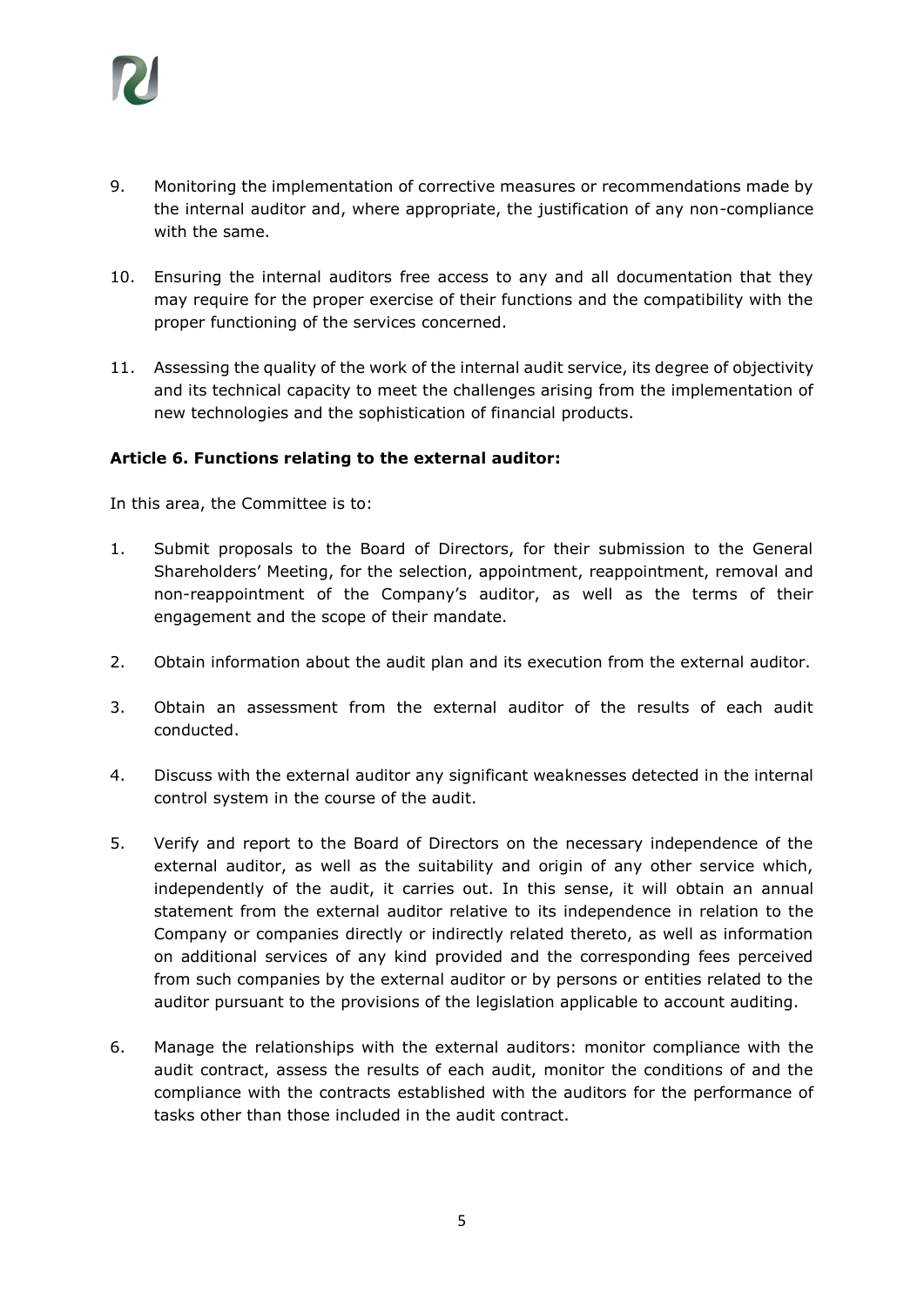

- 7. Ensure that the external auditor's remuneration for the work undertaken neither compromises or its independence.
- 8. Issue, annually and prior to the issuance of the account audit report, a report expressing an opinion on the independence of the external auditor. This report shall include, in all cases, the assessment of the provision of additional services referred to previously, considered individually and collectively, other than the statutory audit and in relation with the regulations governing independence or the audit regulations.
- 9. Ensure that the Company and the auditor adhere to current regulations on the provision of services other than audit services and, in general, all other regulations established to ensure the independence of the auditors. The Committee must approve, in advance, the contracting of the auditor for services other than those of auditing.
- 10. Monitor the Company's reporting of any change of external auditor to the Spanish Securities Market Commission as a material fact, accompanied by a statement of any disagreements arising with the outgoing auditor, and the reasons for the same.
- 11. Annually assess the technical competence (qualifications, performance and independence) of the external auditor.

## **Article 7. Functions in relation to the General Shareholders' Meeting.**

The Committee has the obligation, among other possible functions, to inform the General Shareholders' Meeting on issues arising in relation to those matters within the Committee's scope of competence and, in particular, on the audit result, explaining its contribution to the integrity of the financial reporting and the role played by the Committee in this process.

#### **Article 8. Functions in relation to the Board of Directors.**

The Committee is to monitor the preparation and presentation of the obligatory financial information and is to submit recommendations or proposals aimed at safeguarding the integrity of the same to the Board of Directors. Consequently, its functions are as follows:

- 1. Inform the Board of Directors in relation to all matters under the Law, the By-laws and the Board Regulation, and in particular; the financial information which the company must periodically disclose, the creation or acquisition of shareholding interests in special purpose vehicles or entities resident in countries or territories considered tax havens, and transactions with related-parties.
- 2. Submit proposals to the Board of Directors for the selection, appointment, reappointment and removal of the external auditors in relation with the General Shareholders' Meeting, assuming responsibility for the selection process, as well as the terms of the external auditors' engagement, and regularly obtaining information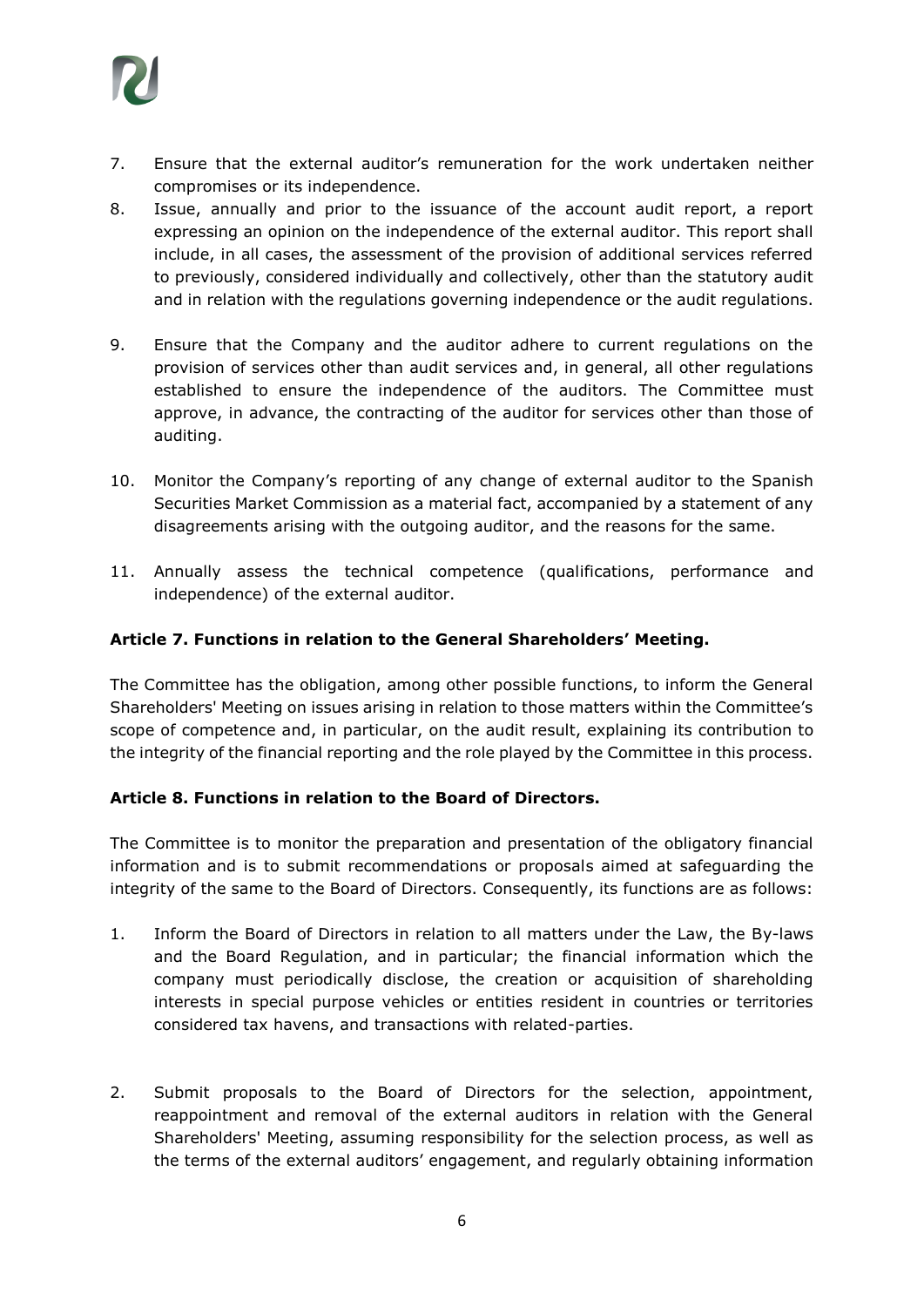from the auditor about the audit plan and its execution, as well as preserving its independence in the performance of its duties.

## **Article 9. Functions in relation to the effectiveness of the Company's internal risk control and management systems.**

In this context, the Audit Committee will have the following functions, among others:

- 1. Monitor the effectiveness of the Company's internal control, the internal audit and the risk management systems.
- 2. Discuss with the external auditor any significant weaknesses detected in the internal control system in the course of the audit.
- 3. Review, at a minimum on an annual basis, the internal risk control and management systems to ensure that the main risks (including the risks associated with compliance with the applicable laws and regulations) have been identified, managed and disclosed correctly.

## **Article 10. Functions in relation to compliance with the internal codes of conduct and corporate governance regulations.**

1. Periodically monitor, review and update the Company's internal codes of conduct and corporate governance regulations, as well as the system for monitoring the compliance with and application of the same.

## TITLE IV. COMPOSITION.

## **Article 11. Composition and posts.**

- 1. The Committee is to be composed of a minimum of three and a maximum of five Directors, appointed by the Board of Directors upon the proposal of the Committee from among the non-executive Directors. The majority must be independent Directors, one of whom must be appointed in accordance with their knowledge and experience in the fields of accounting and/or auditing. As a group, the committee members shall have the relevant expertise in relation to the sector of activity to which the audited entity belongs.
- 2. The Board of Directors shall ensure that the members of the Committee have the necessary knowledge and experience in the fields of accounting, auditing, risk management, and those others which fall within the Committee's scope of competence.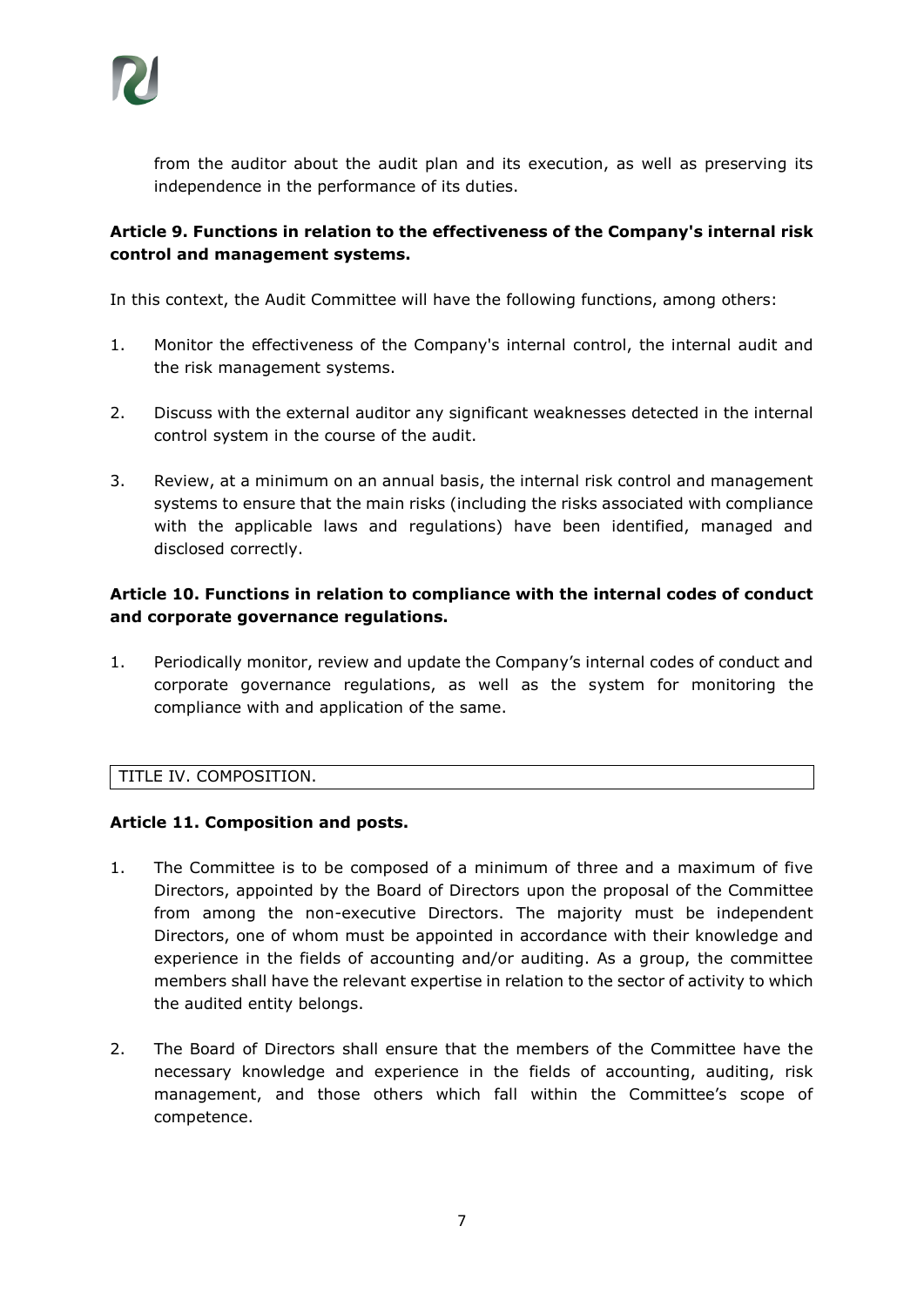

- 3. Within the above-mentioned limits, the Committee may submit a proposal to the Board to amend the number of its members, with the aim of the final composition proving the most appropriate for its effective operation.
- 4. The Chair of the Committee will be appointed from among the independent Directors, and must be substituted each four years. A Director may be re-elected Chair of the Committee one year after the termination of his/her previous term.
- 5. The Committee may also to appoint a Secretary, who need not be a Director or a member of the Committee.

## **Article 12. Term.**

- 1. The terms and periods specified in the preceding point shall be subject to the Committee member in question retaining their Directorship.
- 2. In all circumstances, the conidtion of member of the Committee shall not persist following the termination of the term of the Director, unless the Director is re-elected.
- 3. The post of Chair of the Committee shall be held for a maximum period of four years, upon the termination of which the Director who has held the post may not be reelected as Chair of the Committee for at least one year as of the year of their termination, without prejudice to their continuity as a member of the Committee.
- 4. Members of the Committee who are re-elected as Company Directors by agreement of the General Shareholders' Meeting will continue in their posts in the Committee without the need for re-election, unless the Board of Directors decides to the contrary.

#### **Article 13. Cessation.**

The members of the Committee shall vacate their posts:

- 1. When they cease to be Directors of the Company.
- 2. In the case of those considered Independent Directors, when, whilst maintaining the condition of Company Director, they cease hold their condition as such.
- 3. Upon the conclusion of the period for which they were appointed.
- 4. By agreement of the Board of Directors.

TITLE V. SESSIONS.

#### **Article 14. Sessions.**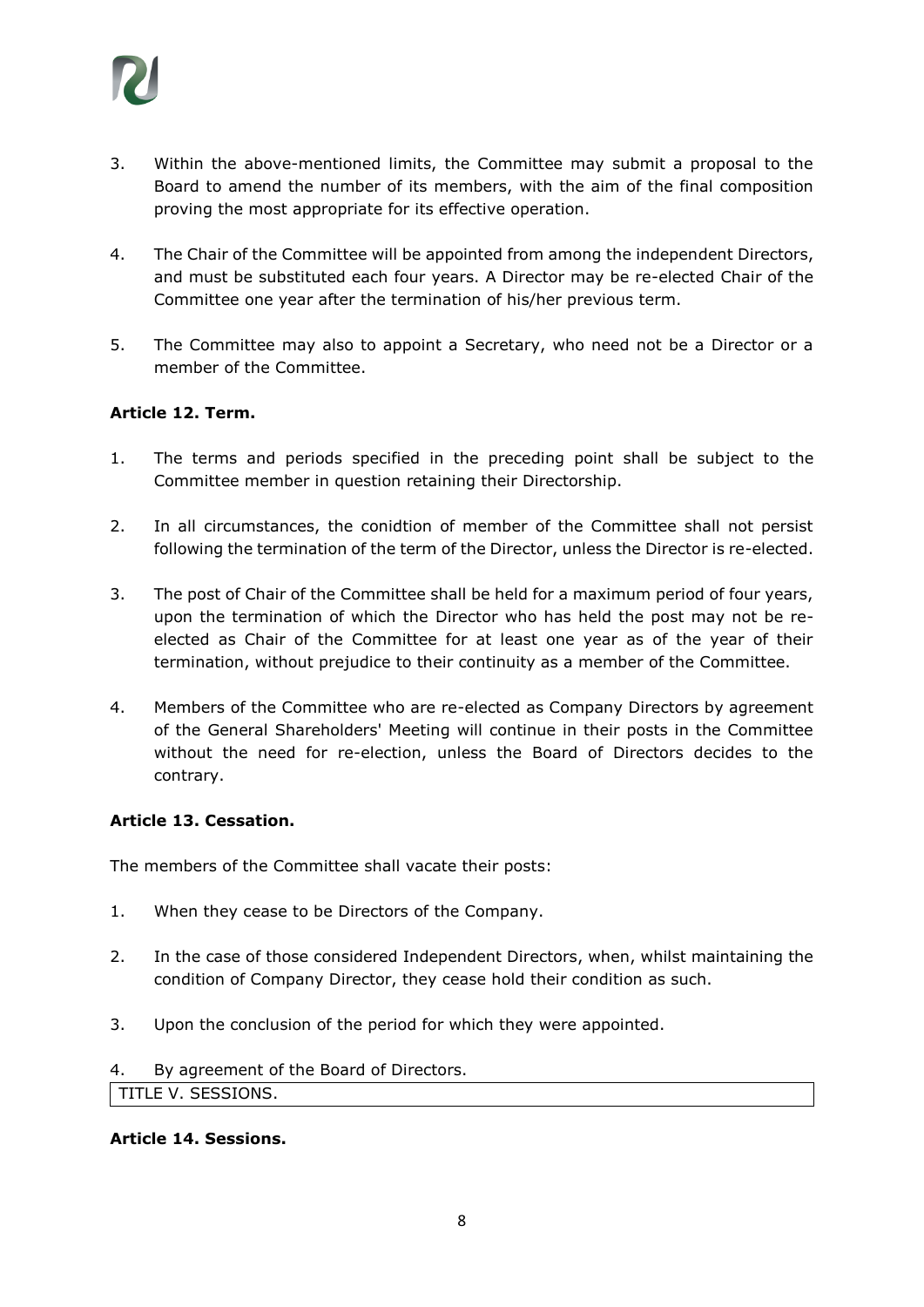

- 1. The Audit Committee will meet as often as necessary and at least once every six months.
- 2. It must also meet when so requested by at least two of its members.
- **3.** The Chair of the Board of Directors and the CEO may request informative of the Committee, on an exceptional basis.

## **Article 15. Call.**

- 1. The Chair of the Committee shall convene the meetings with a minimum of five calendar days notice, except in the case of urgent meetings.
- 2. The call shall be made by any means that allow for its reception and which include the meeting's agenda.
- 3. Prior calls need not be issued for the Committee's meeting when all the members are present and agree to the celebration of the same.

## **Article 16. Venue and delegation.**

- 1. The meetings of the Committee shall be held in the venue indicated in the call.
- 2. The Committee's meetings may be held at several venues connected by systems that allow the recognition and identification of the participants, the permanent communication between them, the intervention of all the participants and the voting process in real-time.
- 3. The members of the Committee attending any of the interconnected venues shall be deemed for all purposes as having attended the meeting. The meeting shall be understood as celebrated in the location in which the greater number of Committee members are present and, in the event of equal numbers present in different locations, in the location in which the Chair, or the person performing the duties of the Chair, is present.
- 4. The members of the Committee may delegate their representation to another member of the Committee by written communication addressed to the Secretary of the Committee, in which the terms of the delegation are to be included. They may not, however, delegate their representation on issues affecting them personally or in relation to which they find themselves in a conflict of interest.

## **Article 17. Constitution.**

1. The Committee shall be validly constituted with the direct or represented attendance of at least half of its members.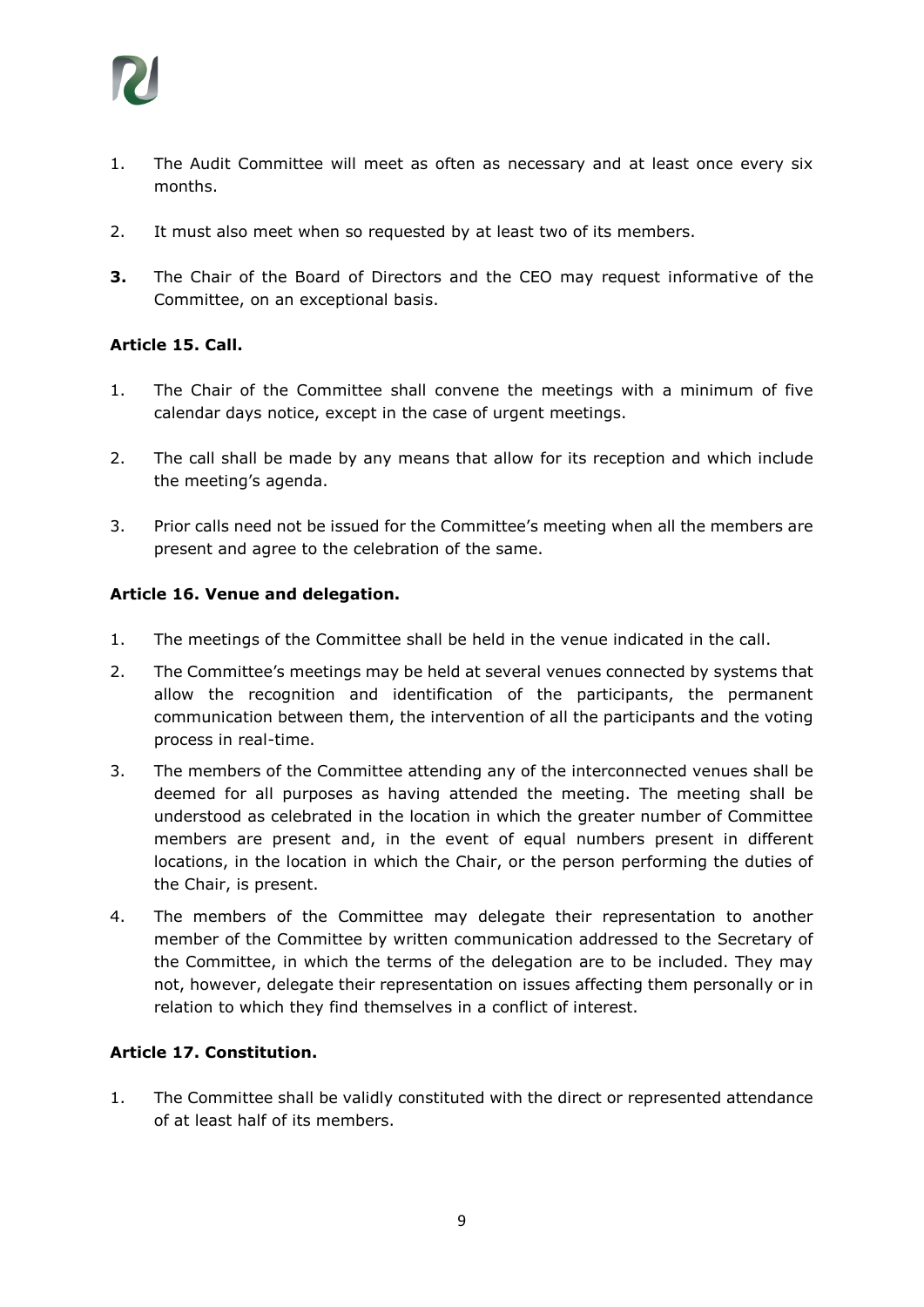

- 2. The meeting will be chaired by the Chair of the Committee. In the event of vacancy, illness, disability or absence of the Chair of the Committee, the session shall be chaired by the Committee's most senior Director and, in the event of several Directors sharing seniority, by the Committee's oldest Director.
- 3. The Committee secretary will act as secretary of the meeting. In the event of the vacancy, illness, disability or the absence of the Secretary of the Committee, the post shall be assumed by the person designated for this purpose by the Committee.

## **Article 18. Agreements.**

- 1. The Committee must adopt its agreements by the absolute majority of the members present or represented at the meeting. In the event of a tied vote, the Chair of the Committee shall have the casting vote.
- 2. The agreements shall be recorded in minutes signed by the Chair of the Committee and its secretary, or by the person acting in their stead. They must be approved during the same meeting or the immediately subsequent meeting, they shall be available to all Directors and shall be recorded in the Committee's minutes book, which shall remain in the custody of the Secretary.
- 3. The Committee shall consult with the Chair of the Board of Directors and the CEO prior to adopting agreements on matters relating to the Executive Directors.

#### **Article 19. Conflicts of interest.**

1. When the matters to be discussed at meetings of the Committee directly affect any of its members or persons related thereto and, in general, when such members are subject to a conflict of interest, the member(s) in question must leave the meeting until the decision is taken, and be deducted from the number of members of the Committee for the purposes of calculating the quorum and majorities with respect to the matter at hand.

#### **Article 20. Attendance.**

1. The Chair of the Committee, by virtue of a request made to this effect, may request, through the Chair of the Board, the attendance of any Director at the Committee's meetings. The Chair of the Committee may also request, through the Secretary of the Board, the attendance of any Director, officer or employee of the Company or of its subsidiaries, as well as any member of the governing bodies of investees whose appointment has been proposed by the Company, provided there is no legal impediment to the same.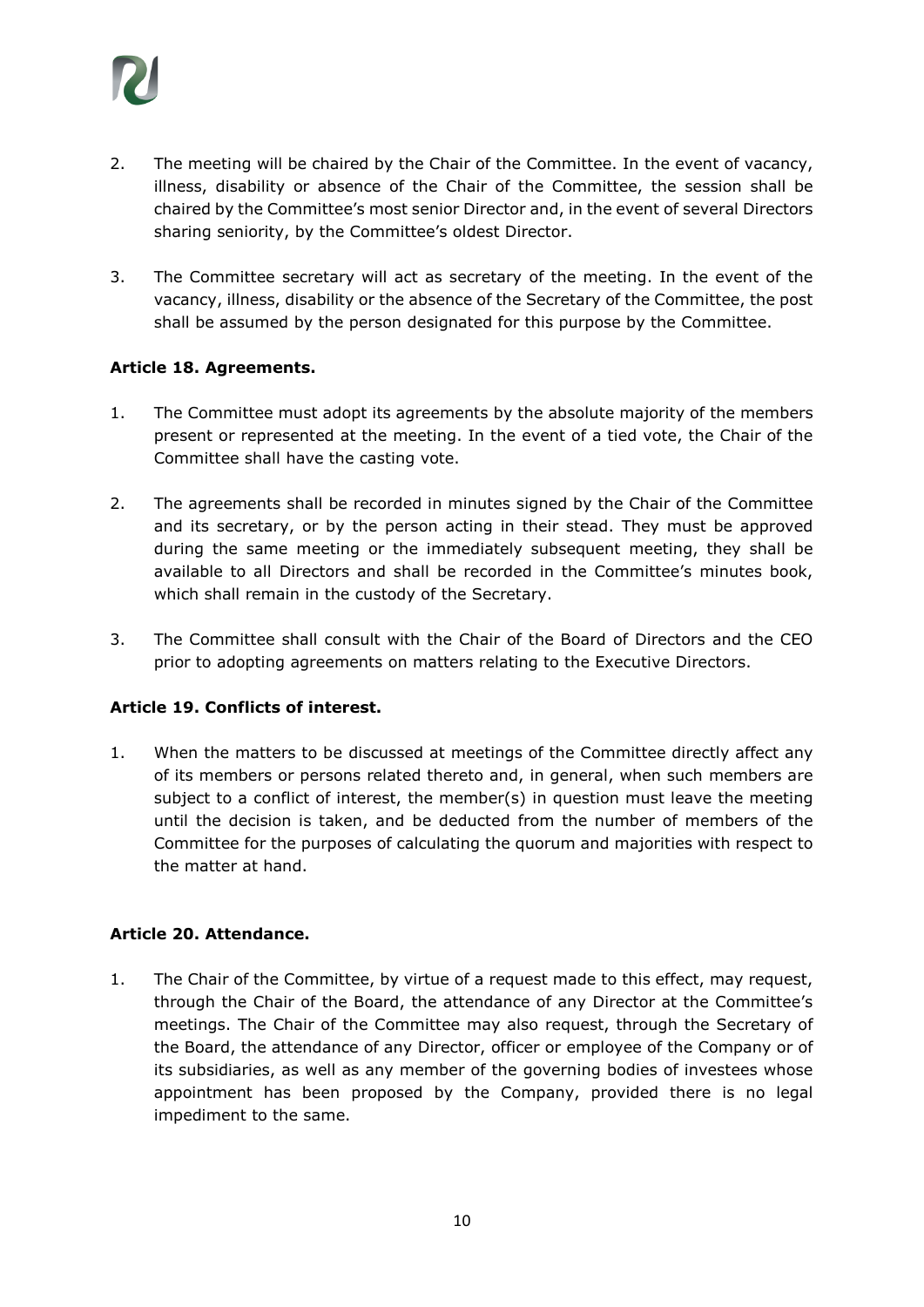

- 2. Such persons that do not form part of the Committee may not attend meetings of the same when issues which do not fall within the scope of their competence or functions are subject to debate, unless such persons obtain express authorization to attend the meeting from the Chair of the Committee.
- 3. The Committee may request the presence at its meetings of the auditor responsible for the Company's accounts, or for those of its subsidiaries.

#### TITLE VI. POWERS OF THE COMMITTEE AND THE DUTIES OF ITS MEMBERS.

#### **Article 21. Powers and advice.**

- 1. The Committee may freely access, through the Secretary of the Board, any information or documentation to which the Company has access in relation to questions which fall within the Committee's scope of action, and which are considered necessary for the fulfilment of its duties.
- 2. The Committee may also request, under the responsibility of the Company, collaboration or advice from outside professionals, who must submit their reports directly to the Chair of the Committee. In this case, the Committee shall ensure that any conflicts of interest do not impair the independence of the external advice received.

## **Article 22. Duties of Committee members.**

- 1. The members of the Committee must act with independent judgement and action with respect to the rest of the organization and undertake their work with the utmost diligence and professional competence.
- 2. The members of the Committee are subject, as such, to all the duties of Directors provided in the Board of Directors Regulation, to the extent of their application to the functions performed by the Committee.

#### **Article 23. Information for the Board of Directors.**

- 1. The Chair of the Committee shall inform the Board of Directors of the matters discussed and the resolutions adopted at its meetings during the first Board meeting to be held following the Committee meeting.
- 2. Likewise, within the first three months after year-end of each of the Company's tax years, the Committee shall submit an annual report on its work during the previous year to the approval of the Board of Directors.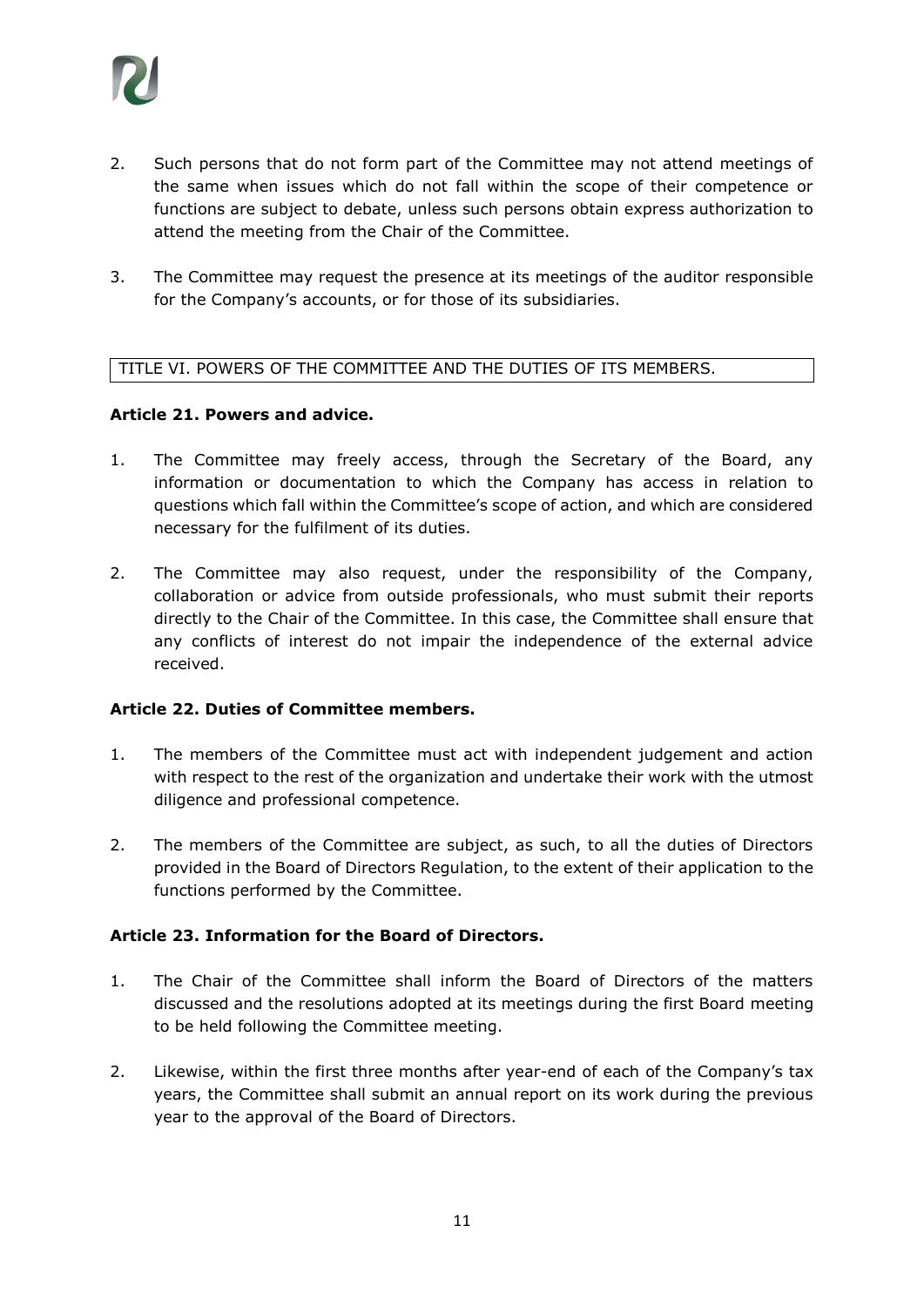## PART VII RELATIONSHIP WITH THE DIFFERENT BODIES.

#### **Article 24. Relationship with the General Shareholders' Meeting.**

- 1. The Chair of the Committee shall inform the General Shareholders' Meeting about the issues raised by shareholders in matters of its competence.
- 2. Upon the calling of the Annual General Meeting, the report on the Committee's activities referred to in the previous article shall be made available to the Company's shareholders and investors.

## **Article 25. Relationship with the Board of Directors.**

1. During all the meetings of the Board of Directors, the Chair of the Committee shall inform the Board of Directors of the matters discussed and the resolutions adopted during the Committee's previous meetings.

## **Article 26. Relationship with the Company's executive team.**

- 1. The Company's executive team shall regularly inform the Committee on operational issues and business development.
- 2. The Committee shall inform the executive team about the annual internal audit plan and, where appropriate, will raise any corrective action relative to the reports prepared by the internal audit department.

#### **Article 27. Relationship with the internal audit department.**

- 1. The internal audit is a centralized function and forms part of the organizational structure by virtue of its direct relation with the Board of Directors, to which it is to report via the Audit Committee.
- 2. The manager of the internal audit reports regularly to the Committee, who in turn is the main recipient of the results obtained from the internal audit function in relation to the work undertaken in the different areas of audit and risk control.
- 3. The internal audit department will be responsible for preparing the information required at meetings of the Audit Committee. The Chair of the department is to attend such meetings, when such a measure is deemed opportune by the Committee.
- 4. The Committee will monitor the internal audit department, reviewing and approving the annual internal audit plan, the activities report and its budget.

## **Article 28. Relationship with the external auditors.**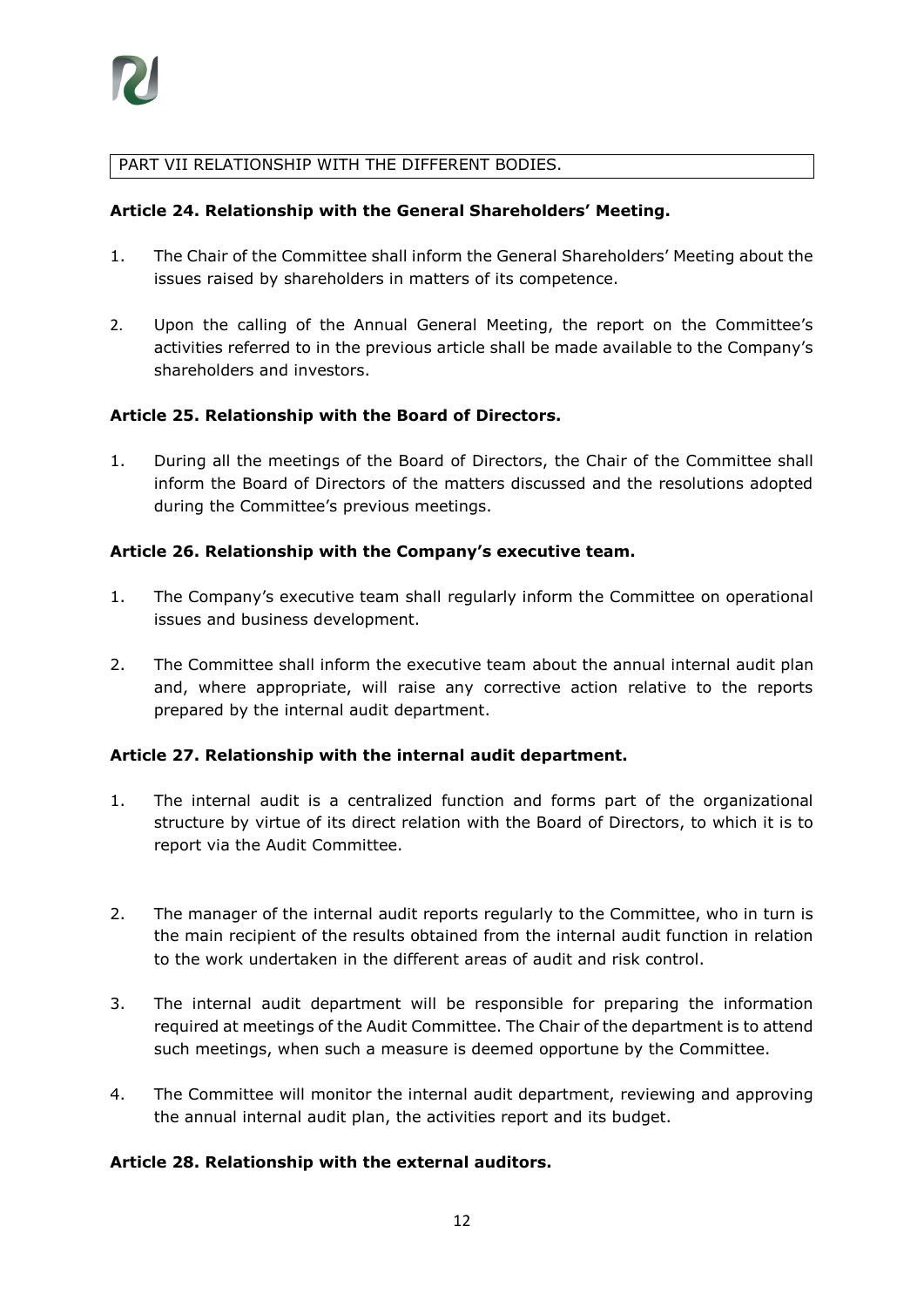

- 1. Relations between the Board of Directors and the Group's external auditors are to be channelled through the Audit Committee, and as such the Committee shall assess the results of each audit and the management team's response to its recommendations. It will also mediate in the event of discrepancy between both in relation to the principles and criteria applicable to the preparation of the financial statements.
- 2. The external auditors may attend the meetings of the Audit Committee, unless the Committee decides to the contrary.
- 3. Submit proposals to the Board of Directors, for their submission to the General Shareholders' Meeting, for the selection, appointment, reappointment, removal and non-reappointment of the Company's auditor, as well as the terms of their engagement and the scope of their mandate.
- 4. The Committee will not propose to the Board of Directors, which in turn will refrain from submitting to the General Shareholders' Meeting, the appointment as the Company's accounts auditor of any audit firm that is affected by any circumstance of incompatibility or lack of independence under the law on auditing, as well as those firms whose fees to be paid the Company, for all concepts, are greater than five percent of total income during the last financial year.
- 5. In the case of groups, it will favour the undertaking by the group auditor of the auditing of all the group companies
- 6. In exceptional cases in which the auditor introduces reservations into the prepared accounts, both the Chair of the Audit Committee and the external auditors shall clearly explain to the shareholders the content and scope of the same.

## **Article 29. Relationship with the information systems and the risk policy and management.**

- 1. The Corporate Management will be the habitual organ of communication between the Audit Committee and the rest of the Company's organization on specific risk issues.
- 2. Likewise, it will establish the level of risk considered acceptable by the Company and the measures to mitigate the impact of the identified risks, in the event of their materialization.
- 3. The Committee will establish and supervise a mechanism whereby staff are to report confidentially and, if necessary, anonymously, any irregularities of potential importance, especially those of a financial and accounting nature, and those related to the prevention of money laundering and market abuse, detected within the Company.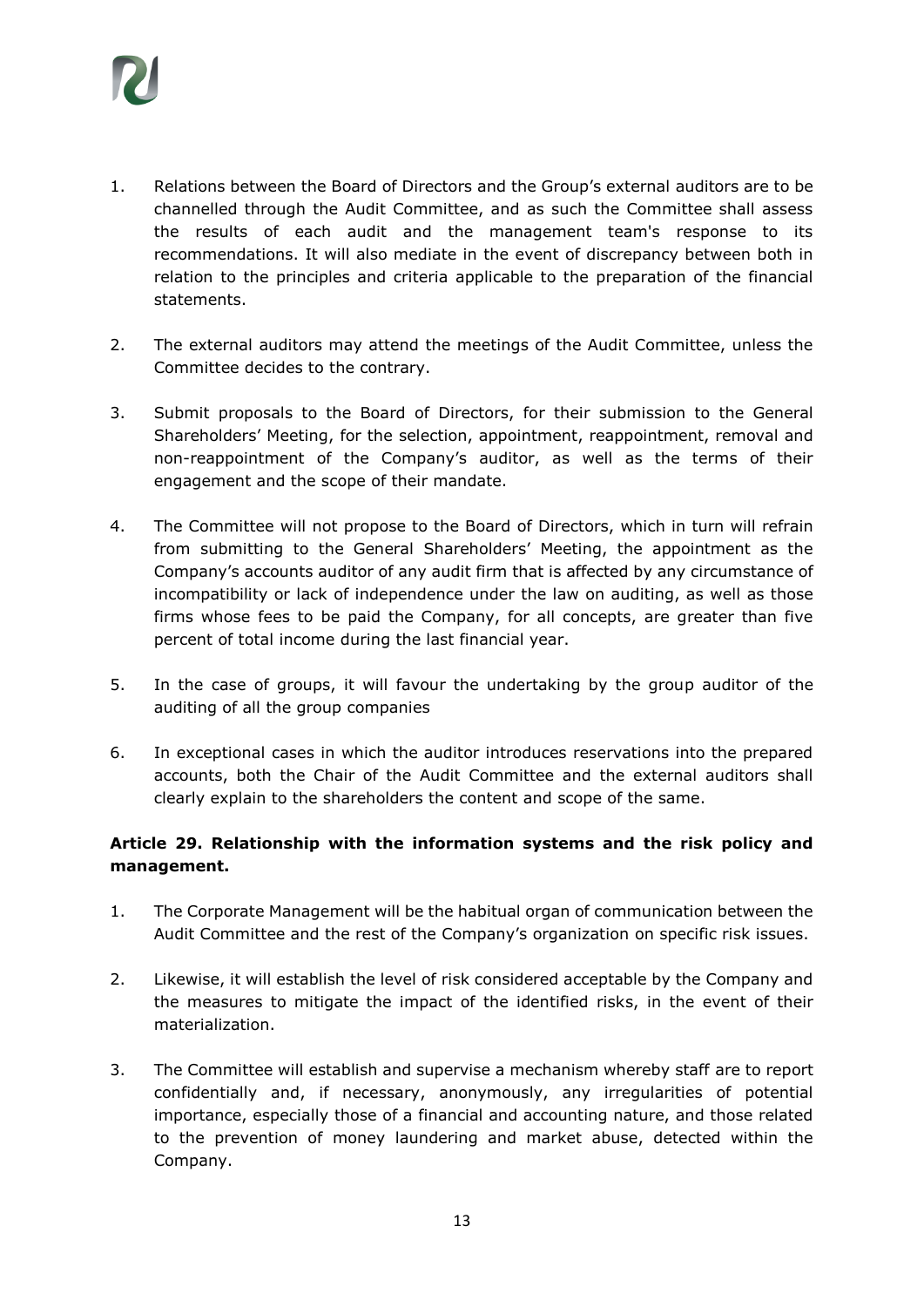

4. The Committee will identify the information and internal control system to be employed to manage the different types of risk (operative, technological, financial, legal, reputational) faced by the company, including, among those of a financial or economic nature, contingent liabilities and other off-balance sheet risks.

#### **Article 30. Relationship with the obligations of listed companies.**

The Committee shall inform the Board in advance prior to the Board's adoption of the appropriate decisions on:

- 1. The financial reporting that all listed companies must periodically disclose. The Audit Committee must ensure that interim statements are drawn up under the same accounting principles as those employed for the annual statements and, to this end, may ask the external auditor to conduct a limited revision.
- 2. The creation or acquisition of shares in special purpose vehicles or entities domiciled in countries or territories considered tax havens, and any other transactions or operations of a comparable nature whose complexity might impair the transparency of the Group.
- 3. Related-party transactions, except where their scrutiny has been entrusted to a separate supervision and control committee.

#### TITLE VIII. COMPLIANCE, PUBLICITY AND INTERPRETATION.

#### **Article 31. Compliance and Publicity.**

- 1. The members of the Committee, as well as the other members of the Board of Directors in matters by which they are affected, are required to know and comply with this Regulation, to which effect the secretary of the Board of Directors shall include the same in the Director's website and publish the same on the Company's corporate website.
- 2. Additionally, the Committee shall have the obligation to ensure compliance with this Regulation and to take the appropriate measures to ensure its dissemination throughout the rest of the organization.

#### **Article 32. Interpretation.**